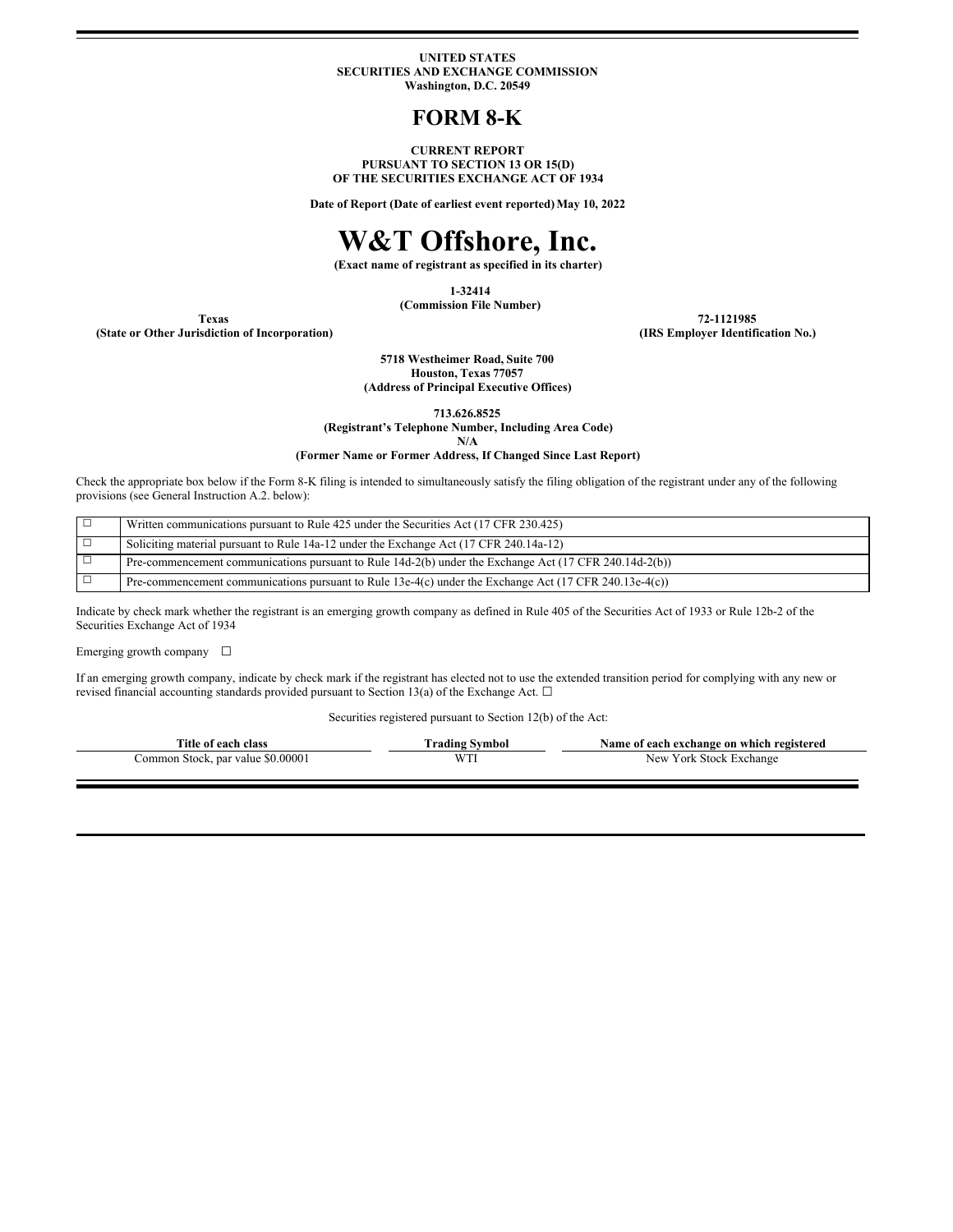#### Item 5.02 Departure of Directors or Certain Officers; Election of Directors; Appointment of Certain Officers; Compensatory **Arrangements of Certain Officers.**

On May 10, 2022, W&T Offshore, Inc. (the "Company") announced the retirement of Stephen L. Schroeder, Senior Vice President and Chief Technical Officer, effective June 1, 2022. Huan Gamblin, who currently serves as Manager of Acquisition and Divestiture, is being promoted to Vice President of Business Development and will assume the majority of Mr. Schroeder's responsibilities.

In recognition of his dedicated contribution to, and long tenure with, the Company, the Compensation Committee has approved the vesting of all non-vested and outstanding 2021 awards granted to Mr. Schroeder pursuant to the Company's Amended and Restated Incentive Compensation Plan (the "Plan"), as well as 114,531 restricted stock unit awards expected to be granted to Mr. Schroeder under the Plan on May 26, 2022. The discretionary acceleration of the 2021 and 2022 Plan awards is subject to his continued service until his retirement departure on June 1, 2022.

#### **Item 7.01 Regulation FD Disclosure**

On May 10, 2022, the Company issued a press release announcing the foregoing management changes. A copy of that press release is furnished as Exhibit 99.1 t this Current Report on Form 8-K.

#### **Item 9.01 Financial Statements and Exhibits.**

| Exhibit No. | <b>Description</b>                                                          |
|-------------|-----------------------------------------------------------------------------|
| 99.1        | Press release dated May 10, 2022                                            |
| 104         | Cover Page Interactive Data File (embedded within the Inline XBRL document) |

#### **SIGNATURES**

Pursuant to the requirements of the Securities Exchange Act of 1934, the Registrant has duly caused this report to be signed on its behalf by the undersigned hereunto duly authorized.

> **W&T OFFSHORE, INC.** (Registrant)

Dated: May 16, 2022 By: /s/ Janet Yang

Name: Janet Yang

Title: Executive Vice President and Chief Financial Officer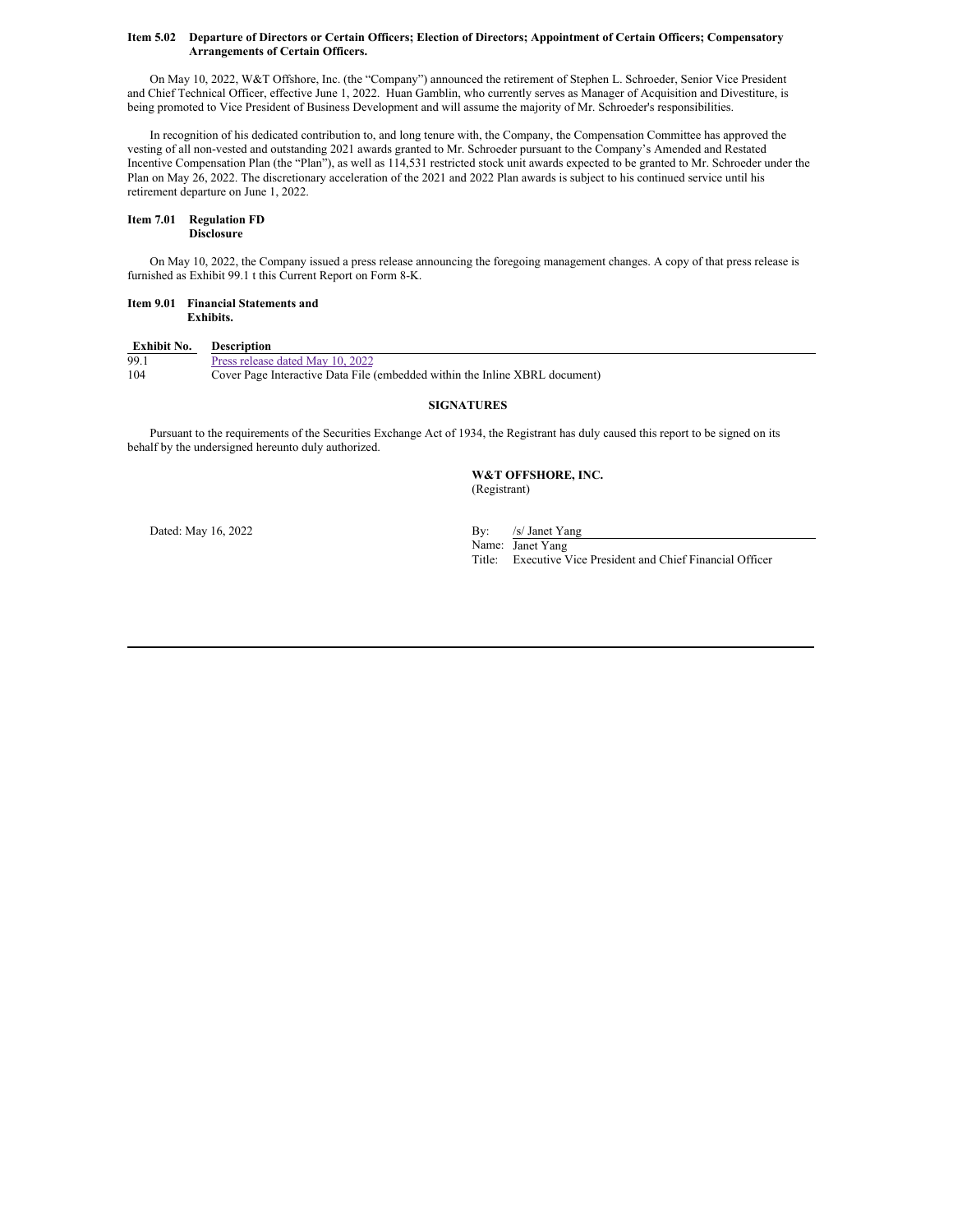<span id="page-2-0"></span>

# *PRESS RELEASE*

FOR IMMEDIATE RELEASE

**CONTACT: Al Petrie** Investor Relations Coordinator apetrie@wtoffshore.com 713-624-7364 713-297-8024

**Brent Collins** Director of Investor Relations bcollins1@wtoffshore.com

## **W&T Offshore Announces Retirement of Steve L. Schroeder and Names Huan Gamblin Vice President of Business Development**

**HOUSTON,** May 10, 2022 – W&T Offshore, Inc. (NYSE: WTI) ("W&T" or the "Company") today announced that Stephen L. Schroeder, Senior Vice President and Chief Technical Officer, is retiring effective June 1, 2022. Mr. Schroeder joined W&T in 1998 as a Staff Reservoir Engineer and has since served in a variety of management roles including Production Manager, Vice President of Production, and Senior Vice President and Chief Operating Officer, until assuming his current role in 2012. Prior to W&T, Mr. Schroeder was with Exxon USA for 12 years.

Huan Gamblin, who currently serves as Manager of Acquisition and Divestiture, is being promoted to Vice President of Business Development and will assume the majority of Mr. Schroeder's responsibilities. Mr. Gamblin has 17 years of domestic and international industry experience, and he joined W&T in 2020. Prior to W&T, he was the Algeria Reservoir Engineering Manager with Occidental Petroleum. Before Occidental, Mr. Gamblin held increasing responsibility at various engineering positions at Anadarko Petroleum's US Onshore, Gulf of Mexico, and International assets. He is a graduate of The University of Texas and holds a bachelor's degree in Petroleum Engineering.

Tracy W. Krohn, Chairman and Chief Executive Officer, commented, "Steve has been a valued member of our management team for over 24 years. During his tenure, he served us well in a variety of operational leadership roles and in recent years, he has been instrumental in the analysis and successful closing of many of W&T's acquisitions. We wish him our best in a well-earned retirement. Steve developed an experienced team who will continue to assist executive management in our ongoing search for accretive acquisitions. We are pleased to name Huan Gamblin, who worked closely with Steve, as our new Vice President of Business Development."